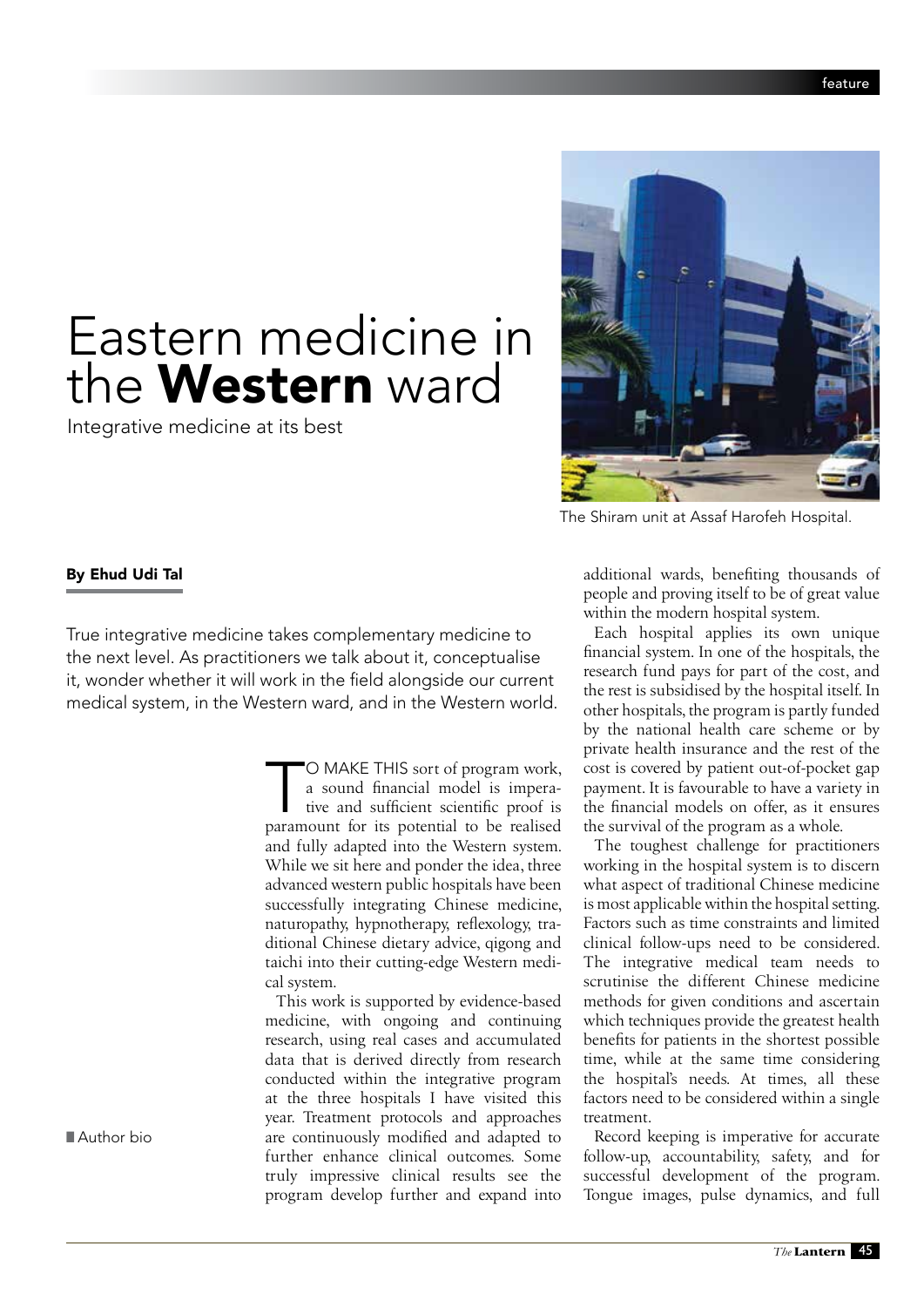

Rehab scalp acupuncture at Bnei-Zion Hospital.

Chinese and Western diagnosis are noted. All acupuncture techniques and clinical results are meticulously recorded in a database so that an accurate critique can be drawn up based on the VAS scale. This enables a full evaluation of a treatment immediately after the session, or after a series of sessions, depending on the particular circumstance.

The team discusses clinical results and processes on a weekly basis to assess the treatment's efficacy. Clinical approaches are modified in accordance with studies and data collected over time. The more successful approaches are further developed, while the slower or less efficacious techniques are left aside and may be reserved for clinical cases with obscure presentations, where other methods may fall short of their expected outcomes. In this way the team enhances clinical results in the short term, and ensures further program development in the long run. As with all medical professionals, the integrative medical team meets prior to every shift to ensure that practitioner handover protocols are observed. This ensures clinical efficiency, continuity, safety and accountability.

The Shiram unit at Assaf Harofeh Hospital in Israel, just east of Tel Aviv, was first established in 1991 as an outpatient clinic on hospital grounds. It was the first clinic of its kind to offer Chinese medicine as an integral part of the hospital's medical program. It is run by Adi Fromm, head of integrated medical services and head of the TCM department at the Reidman College.

The Shiram Centre carries out around 10,000 treatments a year, using modalities such as *tuina*, Chinese herbal medicine and acupuncture.

Western physicians at the hospital coordinate and refer patients directly to the clinic. Acupuncture is also carried out in the inpatient wards and the ER department.

Guy Polak, chairman of Israel's TCM Association and head of the Chinese Medicine division at the Shiram Integrated Medical Department, describes the four major pillars of the program at the Assaf Harofeh Hospital that make it so unique.

The outpatient unit provides personalised treatments in private rooms. There is a complete medical integration, where both a Western and a Chinese medicine physician

sit together with the patient to discuss treatment options, using both methods, in order to ascertain the best way forward. Routine daily ward rounds and inpatient care are conducted, catering for orthopaedic paediatric oncology patients, IBS patients, hyperemesis patients and routine treatments within the emergency department.

The centre is involved in the final training stages for senior TCM practitioners, providing them with a unique internship program that specialises in the field of integrative medicine, internal medicine and orthopaedics within the hospital setting. As recognised trainers of Dr Tan's Balancing Method, acupuncture students further benefit from this expertise. Ongoing research is carried out at the hospital, providing successful treatments for acute neck and lower back injuries caused primarily by road accidents.

At the Ichilov Hospital in Tel Aviv, a head physician who is versed in both traditional methods and conventional Western medicine leads the integrative medical team. The team in this hospital is stationed among the other wards. There are up to 20 acupuncturists. These practitioners are traditionally trained professionals who observe traditional Chinese medicine protocols and practise with all its trimmings within the western setting. The team include Tui-Na practitioners, hypnotherapists, psychologists, chiropractors, qigong or taichi instructors and diet therapists of Eastern and Western paradigms. These highly experienced staff discuss cases openly and receive input and ideas from their fellow practitioners.

I sat in a conference room with the integrative medical team and witnessed the strong level of co-operation, their sincerity and desire to provide the highest level of care. This devotion drives the operation and makes it the success that it has become. Seasoned practitioners must be able to accept the need to learn from one another, at times having to put their own ideas and prejudices aside, and accept methods that have proven successful. At this fast-paced forum, decisions are taken quickly and are primarily based on successes. There is no place for ego, and no time for heroes; the team functions as one. All attempts are made to achieve the best possible result for the sake of the patients and for the program as a whole.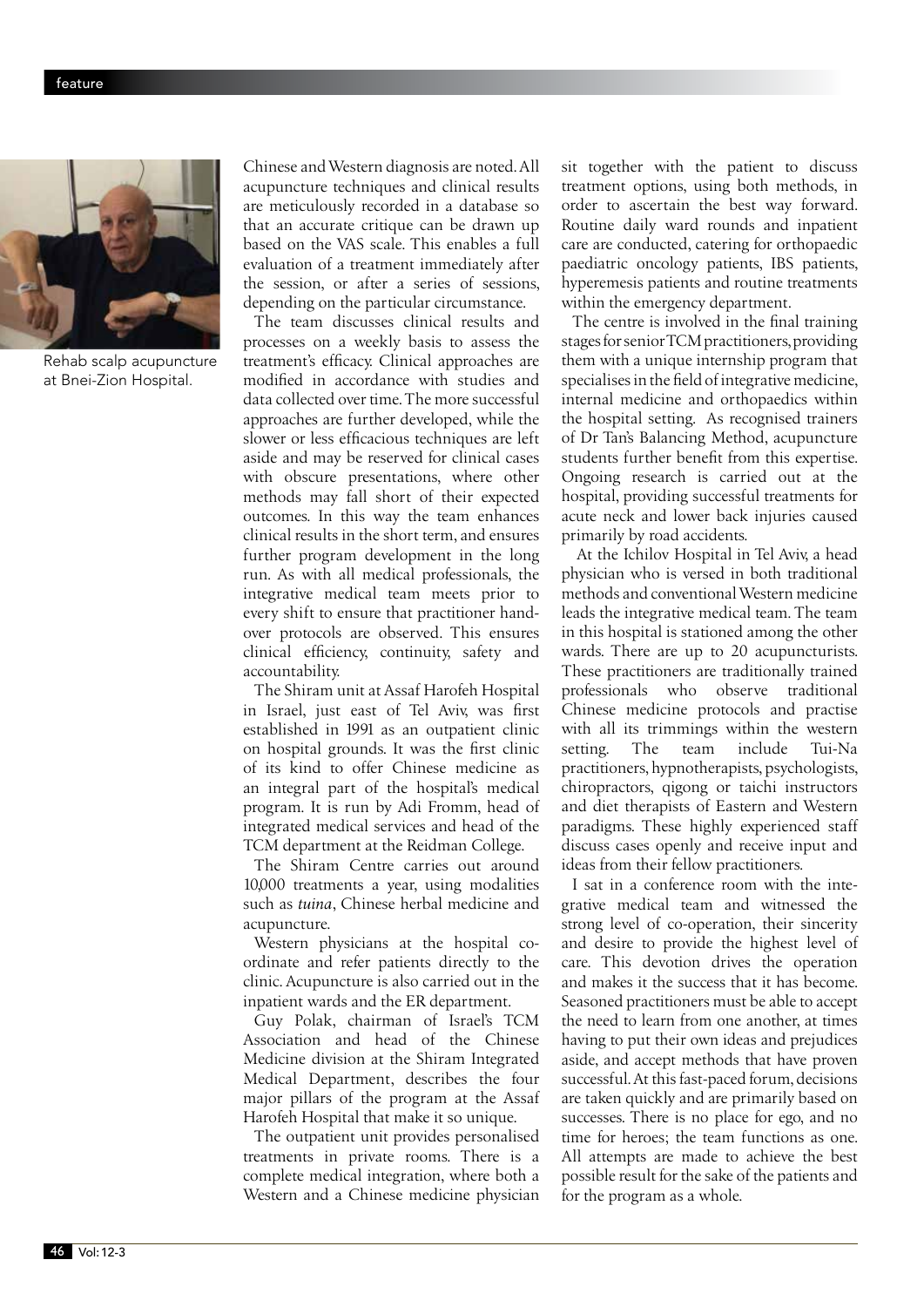Successful research coming out of the wards provides much weight for integrative medicine and further validates the team's work. In this way integrative medicine expands its scope within the hospital system. Scientific research data enables Chinese medicine practitioners to gain further respect with their Western colleagues, slowly encouraging more Western physicians to accept, take on, and request assistance from the integrative medical team for their patients. Chinese medicine has proven itself especially with those vague Western conditions such as stool incontinence, IBS, drug-sensitive pain relief—those very conditions that Western medicine tends to lack in.

Dr Shachar Lev-Ari, director of the Integrative Medicine Research Laboratory at the Tel Aviv Sourasky Medical Center, said: "The improvement in life quality for patients with integrative medicine is undeniable. Western physicians who care for their patients will do what is needed to improve clinical outcomes in any way possible. It is this attitude that enables integrative medicine to enter the hospital system, and it is this approach that keeps integrative medicine alive within the hospital system."

Of all the wards, the surgical ward was the first to integrate acupuncture, initially to assist with easing anxiety and to stabilise blood pressure in pre-surgical patients, and later to reduce pain in post-operative cases, particularly with drug-sensitive ones.

As meridian acupuncture practice took hold in the surgical ward, doctors from other wards took note. An increasing number of research papers and data emerged, interest grew among physicians and specialists in adjacent wards, and in this way integrative medicine slowly spread to more hospital wings, reaching more patients, assisting more doctors and continuing to prove itself, not only as a viable option but as a great adjunct to the existing medical model.

Acupuncture is used most successfully in the oncology ward, with particularly good results demonstrated with bladder cancer patients undergoing catheter-applied chemotherapy. The pain caused by cystitis of the bladder lining can last for some time after treatment, but with acupuncture the recovery period was greatly shortened, and pain reduced by up to 40 per cent immediately

after treatment, making the procedure more tolerable for patients, improving patient compliance, leading to more successful outcomes. I spoke to one patient who has a friend on the ward undertaking the same treatment. While his friend was initially uninterested in acupuncture, he quickly came on board once he realised the positive impact acupuncture had on his friend. Now they both make use of the acupuncture offered at the oncology ward.

At the Bnai Zion Hospital in Haifa, Israel, Japanese-style scalp acupuncture is used successfully to treat stroke patients in the outpatient ward, alongside physio and occupational therapy. This combination of approaches has provided great advantages to patient recovery, speeding up patient release times, a very favourable outcome for busy hospitals needing to free-up beds.

Pre- and post-labor care has also been tremendously successful, with over 500 cases thus far. Haifa's Bet-Zion Hospital is now aspiring to provide around-the-clock staff rotation of Chinese medicine obstetric care in the maternity unit. Acupuncture treatment for IVF patients has shown great results for women undergoing embryo transfers. They receive acupuncture treatment; firstly to reduce pain and uterus spasm during follicular extraction, a treatment is provided 20 minutes prior to embryo transfer, and also afterwards. With so many patients treated thus far, research is ready to be written up.

Before integrative medicine can take hold at any hospital, it is imperative to know the specific needs of the hospital and of a given ward, whether it is pain control, diet therapy, physical dysfunction or emotional care. The integrative medical staff meet to discuss concept and approaches for the broad base of patients in the given ward and devise a plan that will cater for the ward's specific needs. These concepts crystallise and only then, coordinating closely with the head physician and staff working around the ward's schedules and with consideration to patient limitations, work can begin. Every stage is documented and protocols are followed.

The natural health integrative team chose the additional task of caring for staff as well as patients. By giving staff relief from physical and emotional tension, the morale levels improve, staff are more able to cope



In the oncology ward, Ichilov, Tel Aviv.

Special thanks to Adi Fromm, Elad Schiff, Shachar Lev-Ari, Guy Polak, Assaf Mor, Yair Maimon, Eyal Shpringer and Elad Itzchakov.